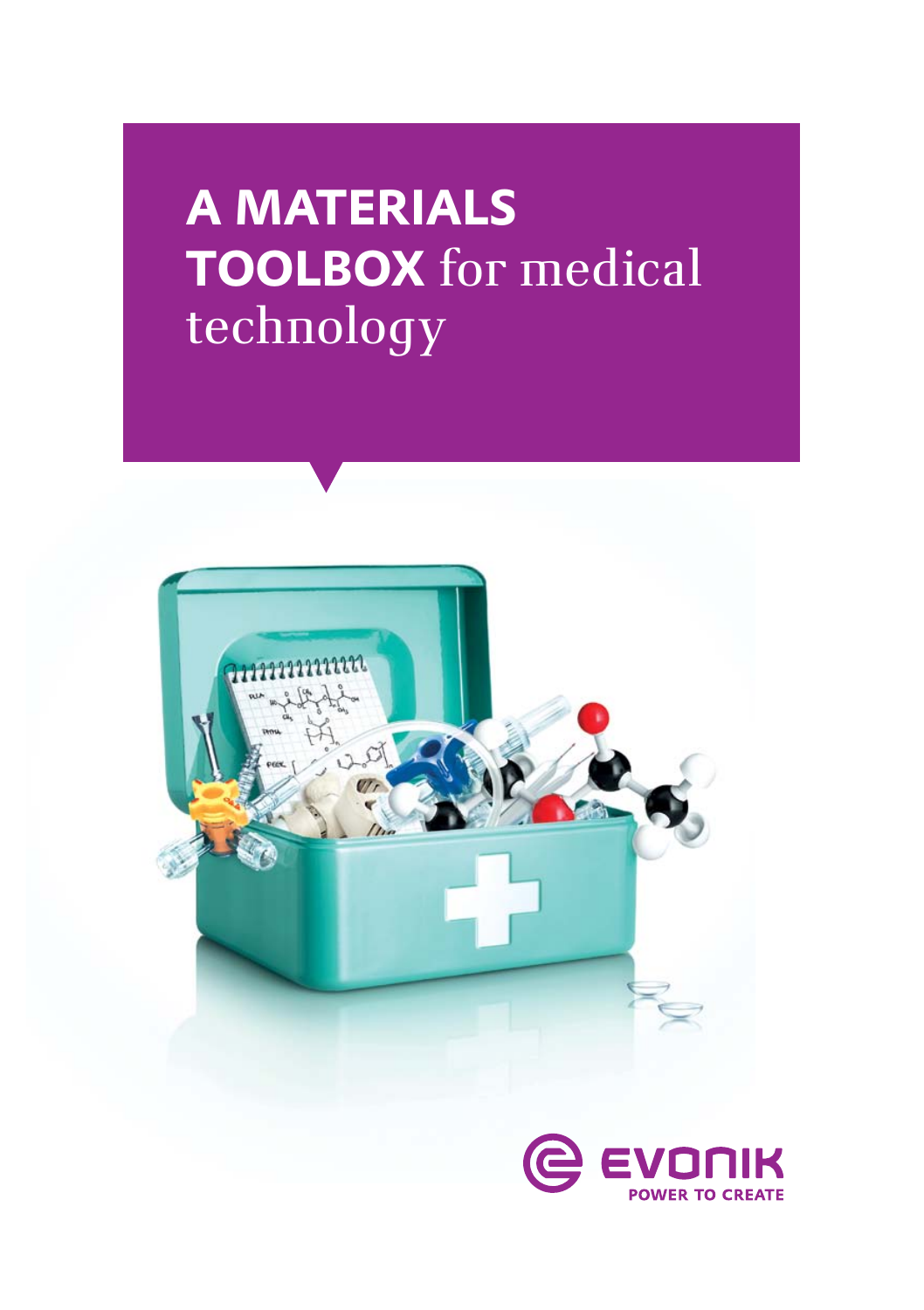## **Customized materials Customized materials solutions** for medical devices **solutions** for medical devices





#### $\bullet$  **VISIOMER®**

VISIOMER® UHP HEMA, MMA, HEMATMDI, EGDMA, TRGDMA: As one of the leaders in the production of Methacrylate monomers, Evonik offers highly purified hydroxyester and multifunctional methacrylates for the production of diverse medical products.

Typical applications include: Contact lenses, IOL, bone cements, dental fillings and dentures.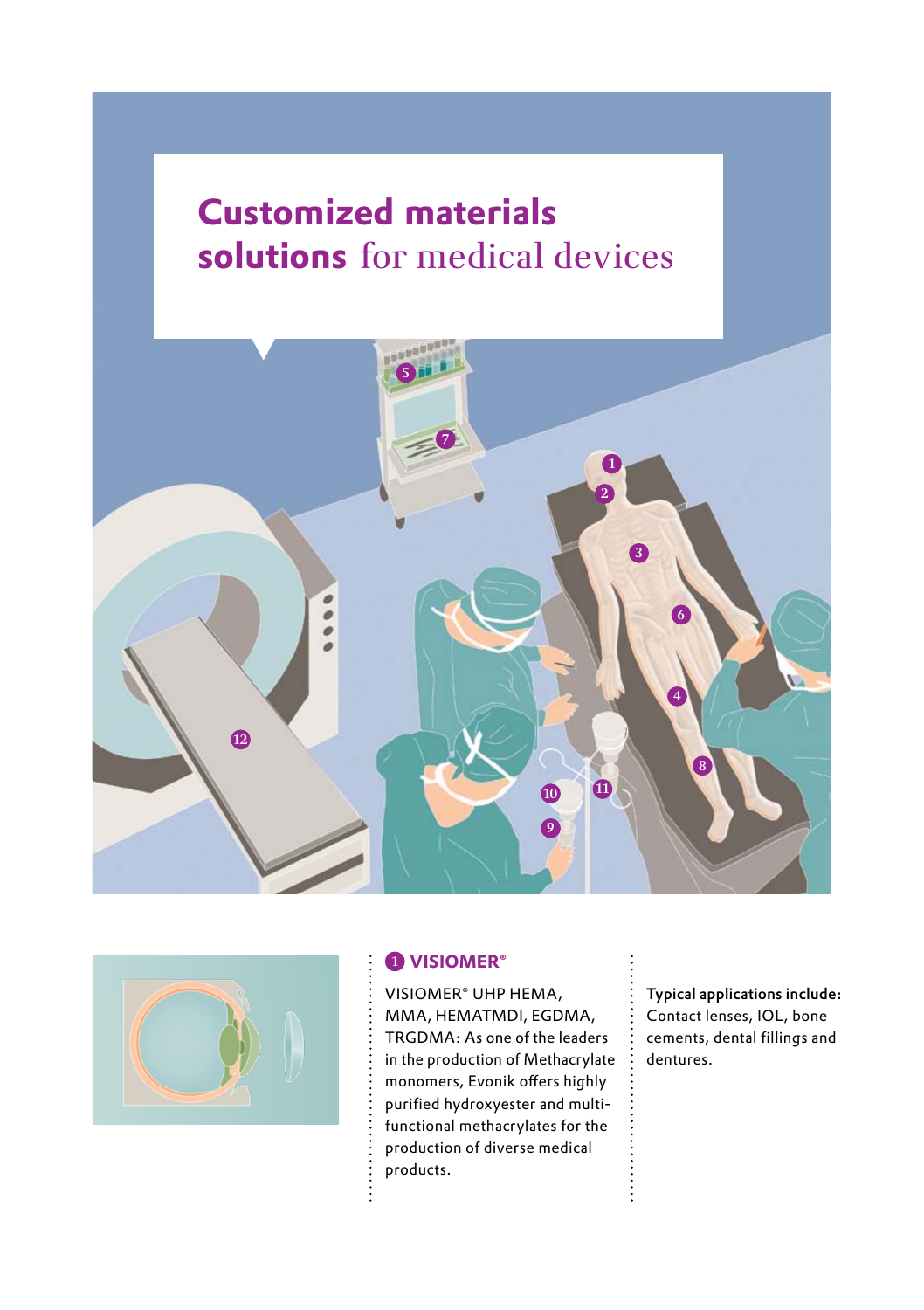**As one of the technology leaders in materials design** and with more than forty years experience, Evonik offers customized products for the medical sector.

The product portfolio includes special polymers for medical technology and biomaterials for long- and short-term implants as well as non-implants applications.

Evonik. Power to create.



For further information please visit our website or contact us.

www.evonik.com/medical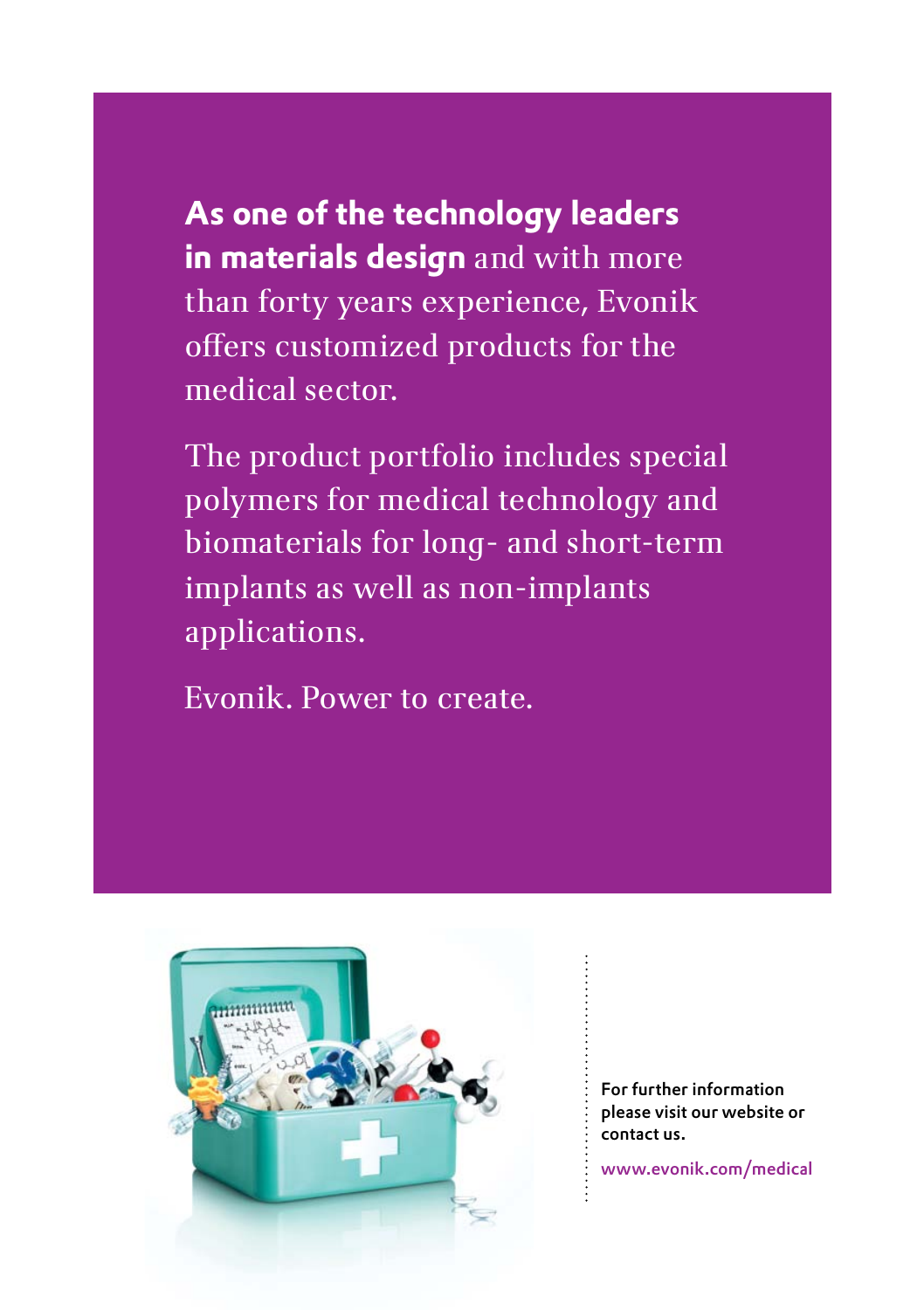#### **2** POLYMER VS, RV, MV **and NANOCRYL®**

Evonik Hanse GmbH offers a wide range of silicone and acrylic based materials which can be used in formulations for different medical products.

Typical applications include: Dental impression, bite registrations, composite fillers, exoprothetics and cushionings.

#### 2 **DEGACRYL®**

Products of the DEGACRYL® range are PMMA polymers and copolymers distin guished by consistent quality with narrow specifications and superior free flowing properties. A broad portfolio allows choosing the suitable type for applications as in the dental and medical fields.

Typical applications include: Dentures, artificial teeth, bone cement.

#### 3 **VESTAKEEP® PEEK**

Implants from VESTAKEEP® PEEK provide a new level of quality in medicine: our PEEK polymers are used especially because of their outstanding biocompatibility and biostability.

#### Typical applications include:

Spine, sports medicine, trauma, CMF, cardiovascular, drug ports, dental, medical textiles, ophthalmic, surgical instruments, housings.









#### 7 **EUROPLEX® PPSU sheets and VESTAKEEP® PEEK films**

Our EUROPLEX® sheet materials are especially suitable for sterilizable containers and orthopedic applications. VESTAKEEP® films may be used as a sliding layer or electrical insulator in chemically demanding environments.

#### 8 **DEGAPLAST®**

Orthopedic exoprostheses provide high mobility and freedom of movement to disabled people. Besides metals, polymers play an important role here, too, with DEGAPLAST® based lamination systems occupying a prominent position, particularly in the handcrafting industry.

DEGAPLAST® resins are methacrylate formulations based on MMA, solved PMMA, and special modifiers. The cured parts are thermoplastic and not brittle.



#### 9 **TROGAMID® Care**

TROGAMID® Care is a highly transparent PA that is resistant to stress cracking. Because of its outstanding chemical resistance it is used especially in applications that come into contact with drugs and body fluids.

Typical applications include: Stopcocks, catheters, hearing aids, housings.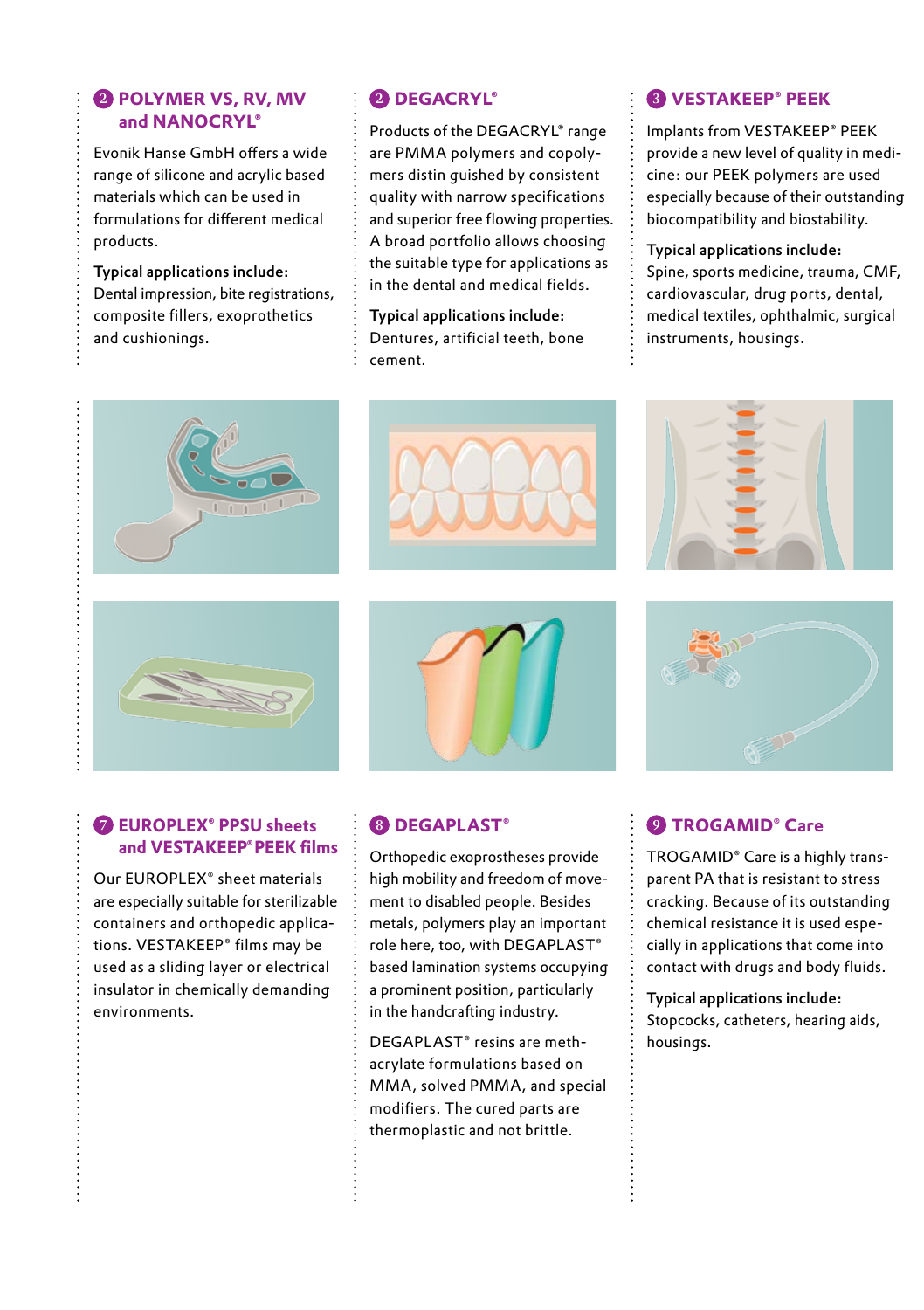#### 4 **RESOMER®**

Fractures can now be treated with biodegradable implants made from the RESOMER® family of lactide/ glycolide based polyesters. They don't have to be removed in a followup surgery but dissolve in the body over defined time periods.

#### Typical applications include: Sports medicine, trauma, CMF, coronary stents, drug depots, regenerative medicine, medical coatings.

#### **6 CYROLITE® MD**

Acrylic Polymers for me dical diagnostics applications requiring exceptional light transmittance and optical clarity. High flow for fast processing and multicavity tooling.

Typical applications include: Diagnostic cuvettes, diagnostic test packs, optical sensor view ports, crystallography trays, microfluidics, rotors.

#### 6 **VESTAMID® Care**

VESTAMID® Care PA (polyamide)/ PEBA (polyether block amide) is used successfully as a catheter material because of its high bursting resistance. This is provided by the combination of flexibility and pliability, toughness and hardness.

Typical applications include: Catheters, housings, surgical instruments.













### 12 **ROHACELL®**

Medical table tops using ROHACELL® polymethacrylimide foam as the structural core are not only lighter, but much thinner. Their reduced mass means radiation levels required for radioscopy can be kept at a minimum, thereby exposing the patient to much less radiation and lowering health risks. Thinner table tops also reduce scatter radiation and provide X-Ray images of much higher quality.

Typical applications include:

Table and couch tops for X-Ray and CT scan machines, operating tables, mammography plates, fixation devices for X-Ray therapy.

#### 10 **CYROLITE®, CYREX® and XT®**

Acrylic based multi-polymer compounds for medical devices and packaging delivering excellent chemical and lipid resistance. Sterilizable, bondable, BPA free and antimicrobial grades are available.

Typical applications include: Medical consumables like e.g., luer locks, dialyzer housings, protection caps and covers, blood/plasma separators, collection and specimen vessels, connectors and injection ports, catheter accessories.

#### 11 **VESTODUR®**

Specialty VESTODUR® polybutylene terephthalate compounds are licensed for direct contact with active ingredients. These compounds are easy to process and the moldings made of them are dimensionally stable.

Typical applications include: Blood filters.